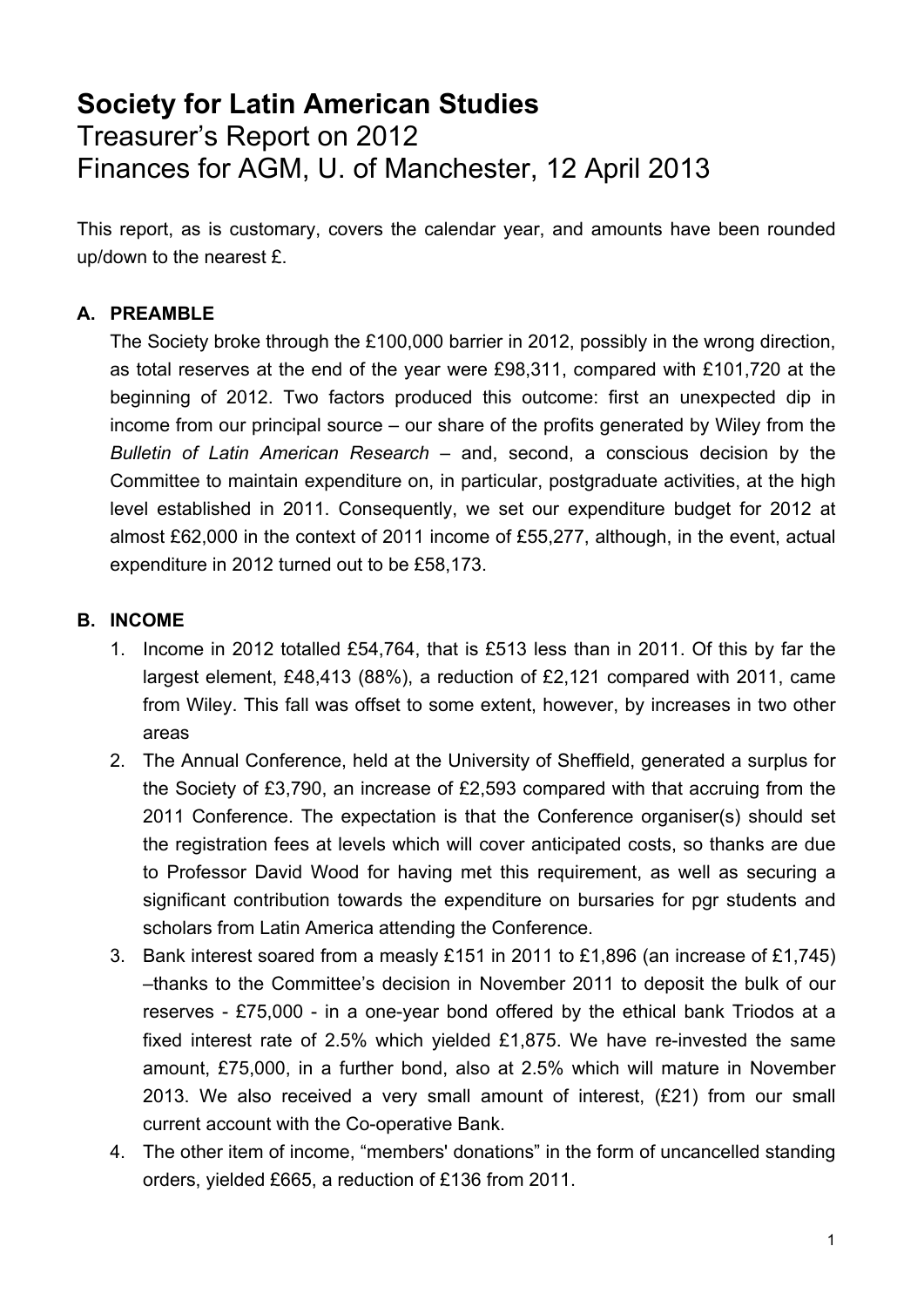#### **C. EXPENDITURE**

- 5. Expenditure on BLAR totalled £18,203, £497 less than in 2011. As expected the bulk was for the recharge from the University of Liverpool for the Editorial Assistant's remuneration for the period 1/8/11-31/7/12. In due course SLAS will be invoiced for his salary costs for the last five months of 2012, estimated at c. £7,000. Expenses paid to the Editors and the Editorial Assistant for travel/subsistence costs incurred in attending editorial meetings totalled £1,391, £603 less than in 2011. Overall, therefore, the funds generated for SLAS by Wiley in 2012 left a net surplus of £30,210 - £1,624 less than in 2011 - for the Society's general activities.
- 6. Of this residue, £7,230 was spent on the Annual Conference, in the form of (a) 13 postgraduate student bursaries (12@£165, 1@£100), totalling £2,080. The budget provided for 20 awards@165, but the take-up was smaller than expected (b) 6 awards (4(@£1000, 2 @ £575) to Latin American participants. Overall, therefore, the net cost to us of the Sheffield Conference was £3,440.
- 7. Outwith the Annual Conference, 10 postgraduate members of the Society received awards (@£500) totalling £5,000 to assist with the costs of presenting papers at overseas conferences, and 20 received awards (@ £600) towards the costs of fieldwork in Latin America. Together, the awards made to postgraduates, plus the grant to PILAS (see below), totalled £19,080, that is 63% of residual funds, compared with 73% in 2011. The criterion for eligibility for any postgraduate award is to be registered for a research degree at a UK University, which in practice means that students from Latin America, many of whom, even when in receipt of subsistence awards from their home research councils, have to find their own funds for research-related travel, are treated exactly the same as home students in the allocation process. The Society continues to invest heavily and generously in the future of research in Latin American Studies in the UK, and, although the Committee trimmed back its 2013 expenditure budget to £58,700, that is nearly £4,000 more than the 2012 income, it maintained the funds available for pgr fieldwork and attendance at overseas conferences at the 2012 level, and increased slightly those for pgr attendance at the Annual Conference to 20@£175 (£3,500).
- 8. The 2012 budget included £1,000 for the Annual SLAS Lecture. However, the plan for this to be delivered at the University of Oxford fell through. The minor item of expenditure - £29 –was in respect of a late invoice from the University of Glasgow, which hosted the 2011 Lecture. The Committee has decided to end this particular initiative.
- 9. Six awards, totalling £3,569, were made to UCL and the Universities of Cambridge, Edinburgh, Lincoln, and Nottingham for the organisation of short conferences.
- 10. One award of £500 was made to Royal Holloway for the organisation of a seminar